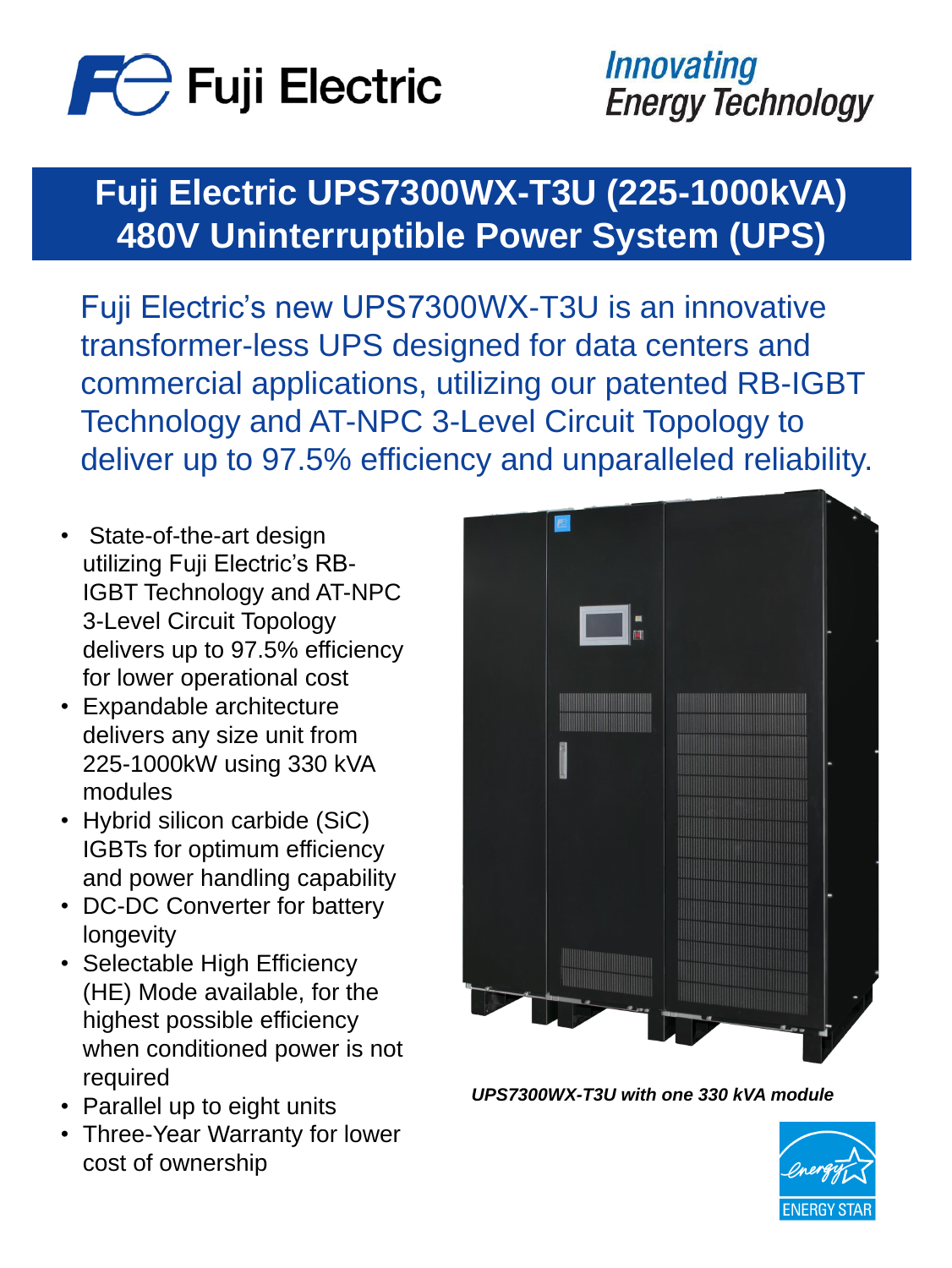### Designed to Perform.

# **Unparalleled Innovation.**





- Fuji Electric's exclusive AT-NPC Topology using RB-IGBT Technology in both Rectifier and Inverter
- Silicon Carbide (SiC) Diodes in Rectifier IGBTs handle the added stress that those components endure for superior reliability

- Efficiency greater than 96% at loads as low as 25%
- Handles up to .7 leading power factor loads without de-rating
- Selectable High Efficiency (HE) Mode increases efficiency to as high as 99% under normal conditions
- Outstanding voltage and frequency regulation (Voltage +/-1%; Frequency +/-0.01%)
- 100% unbalanced load capability
- Voltage regulation for 100% load steps <3%, without utilizing batteries
- Overload capacity 150% for 1 minute, 125% for 10 minutes

### Engineering prowess meets forward thinking.

### Built to Last.

- Redundant fans standard
- Fully maintainable and repairable with only front access required
- Comprehensive manageability via large color touch screen and at-a-glance status LEDs
- Three-Year warranty covers parts and labor

#### Fuji Electric UPS7300WX-T3U Efficiency Data

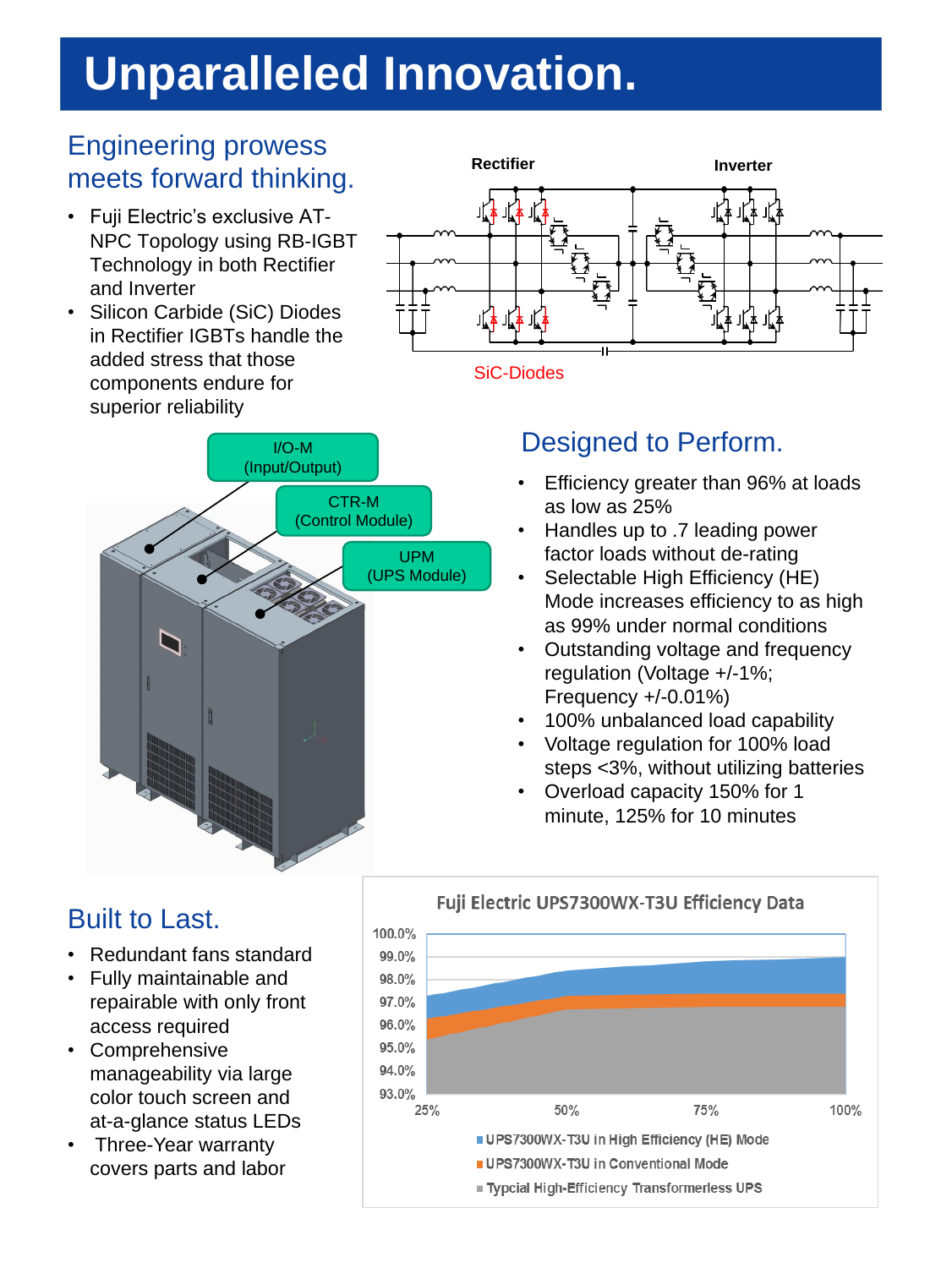# **UPS7300WX-T3U Specifications**

\* Efficiencies measured during EnergyStar testing. Learn more at *[https://www.energystar.gov](https://www.energystar.gov/)* 

| <b>CAPACITY</b> (one UPS module)    | <b>225 kVA</b>                                                | 300 kVA                                                | 333 kVA (max load) |
|-------------------------------------|---------------------------------------------------------------|--------------------------------------------------------|--------------------|
| <b>Topology</b>                     | Double Conversion with SiC-Hybrid IGBT and RB-IGBT Technology |                                                        |                    |
| <b>AC INPUT</b>                     |                                                               |                                                        |                    |
| Voltage / Phases                    | 480 VAC / 3-phase, 3-wire (Y) + Ground                        |                                                        |                    |
| <b>Voltage Range</b>                | $-30\%$ to $+10\%$                                            |                                                        |                    |
| Frequency / Range                   | 60 Hz / $±10\%$                                               |                                                        |                    |
| <b>Power Factor</b>                 |                                                               | > .99                                                  |                    |
| <b>Current THD</b>                  | $< 5\%$                                                       | $< 3\%$                                                | $< 3\%$            |
| <b>Current (Nominal)</b>            | 279 A                                                         | 372 A                                                  | 414 A              |
| <b>Current (Maximum)</b>            | 307 A                                                         | 410 A                                                  | 443 A              |
| <b>BYPASS</b>                       |                                                               |                                                        |                    |
| Voltage / Phases                    | 480 VAC / 3-phase, 3-wire (Y) + Ground                        |                                                        |                    |
| Frequency / Range                   | 60 Hz $/$ ±1%-5%, selectable                                  |                                                        |                    |
| <b>BATTERY</b>                      |                                                               |                                                        |                    |
| Voltage (Rated / Nominal)           |                                                               | 480 VDC / 545 VDC (240 cells, 2.27 V per cell)         |                    |
| <b>Max Charging Current</b>         | 60A                                                           | 80A                                                    | 88A                |
| <b>AC OUTPUT</b>                    |                                                               |                                                        |                    |
| Voltage / Phases                    | 480 VAC, 3-phase, 3-wire (Y) + Ground                         |                                                        |                    |
| <b>Voltage Regulation</b>           | $< \pm 1\%$                                                   |                                                        |                    |
| Frequency / Regulation              | 60 Hz $/ < \pm .01\%$ (in free-running mode)                  |                                                        |                    |
| Power Factor (Rated)                | 1.0                                                           |                                                        |                    |
| <b>Power Factor Range</b>           | .7 leading to .7 lagging without derating                     |                                                        |                    |
| <b>Voltage THD</b>                  | $<$ 2% (linear load); $<$ 5% (non-linear load)                |                                                        |                    |
| <b>Transient Voltage Regulation</b> | $<$ 3% (at 100% load step)                                    |                                                        |                    |
| <b>Overload Capacity</b>            | 125% for 10 minutes; 150% for 1 minute                        |                                                        |                    |
| <b>Current (Nominal)</b>            | 271A                                                          | 361A                                                   | 401A               |
|                                     |                                                               |                                                        |                    |
| <b>ENVIRONMENTAL</b>                |                                                               |                                                        |                    |
| <b>Audible Noise</b>                |                                                               | $\leq$ 75 dBA (1m in front of cabinet)                 |                    |
| <b>Operating Temperature</b>        |                                                               | 32 to 104 <sup>o</sup> F (0 to 40 <sup>o</sup> C)      |                    |
| <b>Storage Temperature</b>          |                                                               | -13 to 131 $^{0}$ F (-25 to 55 <sup>0</sup> C)         |                    |
| <b>Relative Humidity</b>            |                                                               | 5 to 95% (Non-condensing)                              |                    |
| <b>Altitude</b>                     |                                                               | ≤ 6560 ft (2000 m)                                     |                    |
| <b>EFFICIENCY*</b>                  |                                                               |                                                        |                    |
| 100% Load in High Efficency Mode    | 98.8%                                                         | 98.9%                                                  | 99.0%              |
| EnergyStar Avg (Online Mode)        | 96.6%                                                         | 96.9%                                                  | 97.1%              |
| 100% Load                           | 97.4%                                                         | 97.3%                                                  | 97.3%              |
| 75% Load                            | 97.3%                                                         | 97.4%                                                  | 97.4%              |
| 50% Load                            | 96.9%                                                         | 97.2%                                                  | 97.3%              |
| 25% Load                            | 95.3%                                                         | 96.1%                                                  | 96.3%              |
| <b>DIMENSIONS</b>                   |                                                               |                                                        |                    |
| Width                               |                                                               | 59.1 in (1500 mm)                                      |                    |
| Depth                               |                                                               | 32.7 in (830 mm)                                       |                    |
| Height                              |                                                               | 80.7 in (2050 mm)                                      |                    |
| Weight                              |                                                               | 2425 lbs (1100 kg)                                     |                    |
| Ingress Rating                      |                                                               | <b>NEMA 1 (IP20)</b>                                   |                    |
| <b>STANDARDS</b>                    |                                                               |                                                        |                    |
| Safety                              |                                                               | UL 1778 5th Edition; CSA 22.2 No. 107.3-14 3rd Edition |                    |
| <b>EMC</b>                          |                                                               | IEC 62040-2, Category C3                               |                    |
| Environmental<br>Seismic            |                                                               | <b>EnergyStar</b><br><b>OSHPD Certified</b>            |                    |